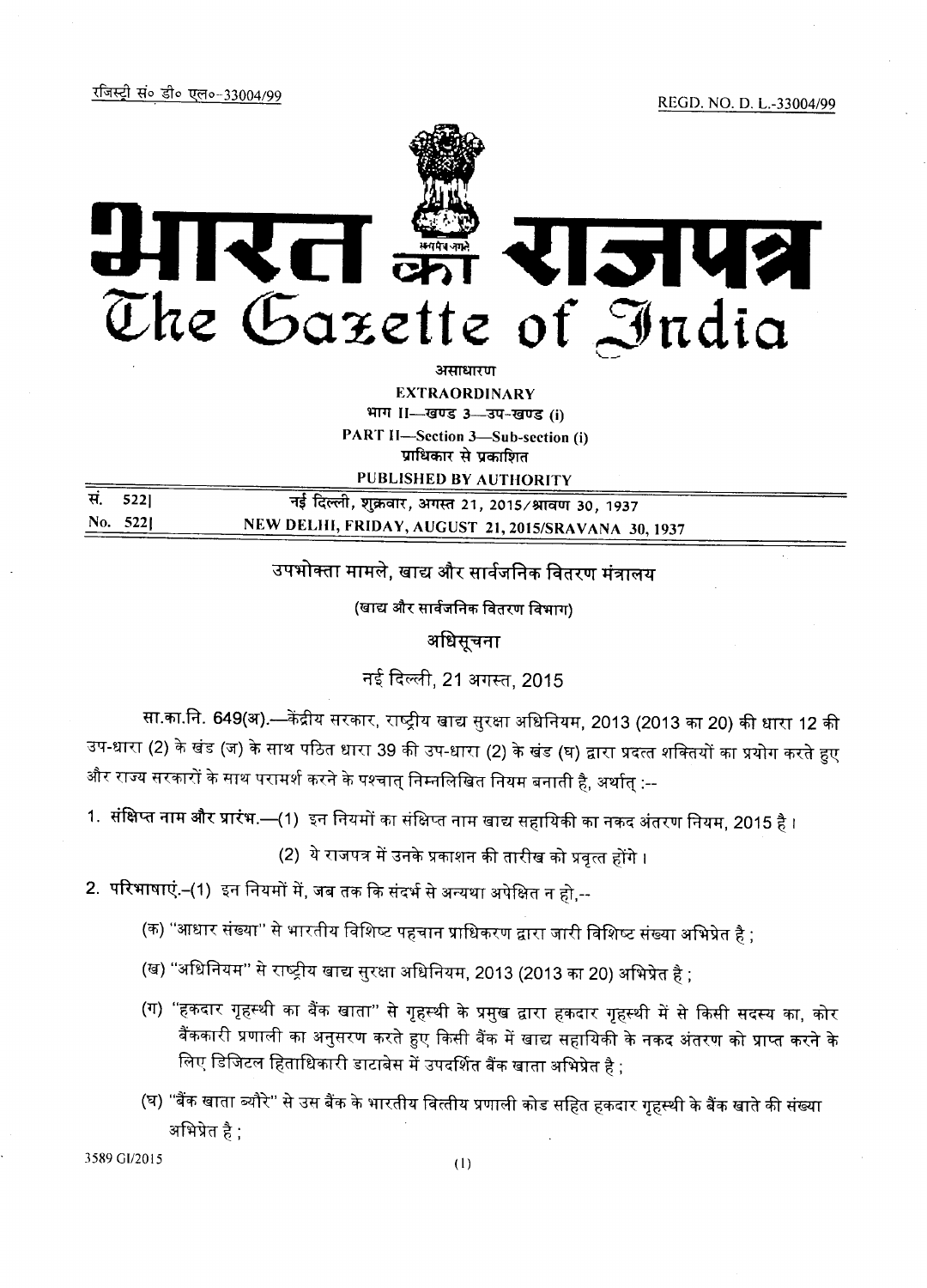- (ड़) ''हिताधिकारी डाटाबेस'' से सदस्यों के ब्यौरे सहित सभी हकदार गृहस्थियों की सूची अभिप्रेत है ;
- (च) ''केंद्रीय निर्गम मूल्य'' से अधिनियम की अनुसूची 1 में पात्र गृहस्थियों के लिए विनिर्दिष्ट खाद्यान्नों का मूल्य और अधिनियम की धारा 3 की उप-धारा (1) के अधीन 'टाइड ओवर' आबंटन हेतु केंद्रीय सरकार द्वारा समय-समय पर अवधारित खाद्यान्नों का मूल्य अभिप्रेत है ;
- (छ) ''हकदार गृहस्थी'' से अधिनियम में विनिर्दिष्ट पात्र गृहस्थी और 'टाइड ओवर' आबंटन में से राज्य सरकार से सहायता प्राप्त खाद्यान प्राप्त करने वाले गृहस्थी, जिनके पास विधिमान्य राशन कार्ड है, अभिप्रेत है ;
- (ज) ''खाद्यान्नों की अधिकृत मात्रा'' से अधिनियम की धारा 3 की उप-धारा (1) के अधीन पात्र गृहस्थियों को वितरित की जाने वाली खाद्यान्नों की मात्रा या राज्य सरकार द्वारा अन्य हकदार गृहस्थियों, यदि कोई हो, को 'टाइड ओवर' आबंटन में से वितरित खाद्यान्नों की मात्रा अभिप्रेत है ;
- (झ) ''परिलक्षित क्षेत्र'' से किसी राज्य या संघ राज्यक्षेत्र के भीतर कोई विनिर्दिष्ट क्षेत्र, जिसके लिए राज्य सरकार की स्कीम के कार्यान्वयन हेतु कोई लिखित सहमति है, अभिप्रेत है ;
- (अ) ''सार्वजनिक वित्तीय प्रबंधन प्रणाली'' से महालेखा-नियंत्रक, वित्त मंत्रालय, भारत सरकार द्वारा निधि प्रबंधन, ई-संदाय और प्रबंधन सूचना प्रणाली हेतु स्थापित वेब आधारित ऑन लाइन संव्यवहार प्रसंस्करण प्रणाली अभिप्रेत है $\ ;$
- (ट) "स्कीम" से सीधे हकदार गृहस्थियों के बैंक खातों में, खुले बाजार से खाद्यान्नों की अधिकृत मात्रा का क्रय करने हेतु समर्थ बनाने के लिए, खाद्य सहायिकी नकद में प्रदान करने की प्रणाली अभिप्रेत है ;
- (ठ) ''राज्य अभिकरण'' से राज्य सरकार द्वारा केंद्रीय सरकार से किसी पृथक् बैंक खाते में नकद सहायिकी प्राप्त करने और हकदार गृहस्थियों के बैंक खातों में उनके <mark>खाद्या</mark>न्नों की अधिकृत मात्रा पर आधारित देय सहायिकी जमा करने के लिए अभिहित विभाग या निगम या कार्यालय अभिप्रेत है ;
- (ड) ''टाइड ओवर आबंटन'' से अधिनियम की धारा 3 की उप-धारा (1) के दूसरे परंतुक के अधीन राज्यों या संघ राज्यक्षेत्रों को आबंटित खाद्यान्न, यदि कोई हों, अभिप्रेत है ।

(2) शब्द और पद, जो इन नियमों में प्रयुक्त है, किन्तु इन नियमों में परिभाषित नहीं है, परंतु अधिनियम में परिभाषित हैं, के वही अर्थ होंगे, जो उनके अधिनियम में हैं ।

3. (1) राज्य सरकार इस स्कीम का कार्यान्वयन केंद्रीय सरकार के अनुमोदन से कर सकेगी ।

(2) स्कीम, परिलक्षित क्षेत्रों में कार्यान्वित की जाएगी :

परंतु शेष क्षेत्रों में लक्षित सार्वजनिक वितरण प्रणाली के माध्यम से खाद्यान्नों के वितरण की प्रचलित प्रणाली जारी रहेगी ।

4. स्कीम को कार्यान्वित करने की शर्तें.---राज्य सरकार स्कीम का कार्यान्वयन किसी परिलक्षित क्षेत्र में निम्नलिखित शर्तों *~ 31't"4"m ~, ~ :-*

- (क) हिताधिकारी डाटाबेस का पूर्ण डिजिटलीकरण और डी-डुप्लीकेशन ;
- (ख) डिजिटल हिताधिकारी डाटाबेस में बैंक खाता ब्यौरे और आधार संख्या, यदि उपलब्ध हो, की सीडिंग ;
- (ग) खुले वाजार में खाद्यान्नों की पर्याप्त उपलब्धता सुनिश्चित करना ; और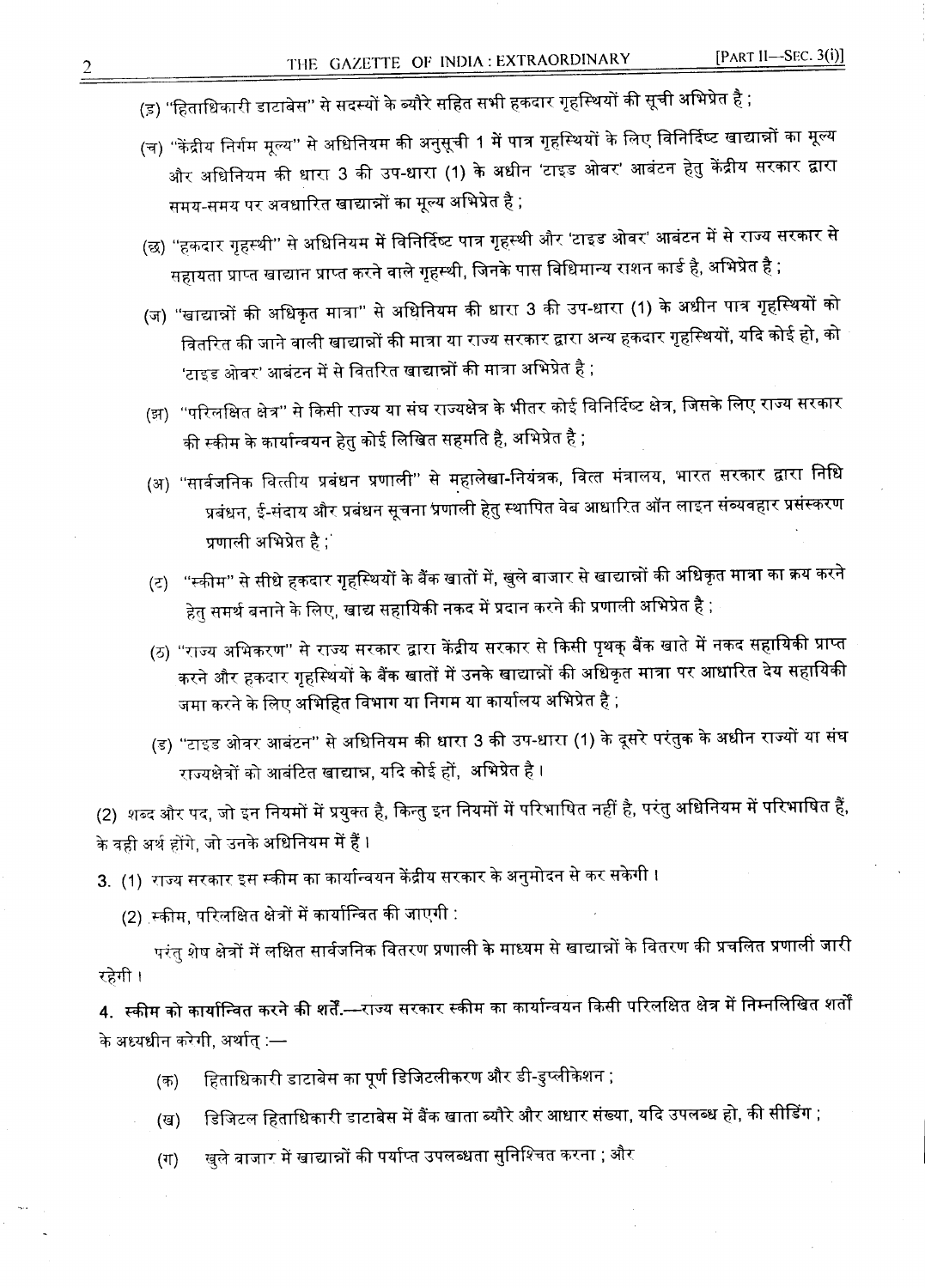(घ) हकदार गृहस्थियों के लिए केंद्रीय सरकार से नकद सहायिकी प्राप्त करने हेत् और सार्वजनिक वित्तीय प्रबंधन प्रणाली के माध्यम से हकदार गृहस्थियों के बैंक खातों में सहायिकी की देय राशि का अंतरण करने के लिए पृथक बैंक खाते वाले किसी राज्य अभिकरण की पहचान करना ;

5. खाद्य सहायिकी की संगणना.—हकदार गृहस्थी को संदेय खाद्य सहायिकी की राशि की संगणना, खाद्यान्नों की अधिकृत मात्रा को लागू न्यूनतम समर्थन मूल्य (चावल की दशा में व्युत्पन्न न्यूनतम समर्थन मूल्य) के 1.25 गुणा और केंद्रीय निर्गम मूल्य के अंतर के साथ गणा करके की जाएगी या जैसा केंद्रीय सरकार द्वारा समय-समय पर संशोधित किया जाए ।

6. खाद्य सहायिकी के नकद अंतरण की रूपात्मकताएं.–(1) राज्य सरकार सहायता प्राप्त खाद्यान्नों को प्राप्त करने के लिए अधिनियम के अधीन अवधारित राज्य या संघ राज्यक्षेत्र के लिए पूर्ण समावेश के दृष्टिगत परिलक्षित क्षेत्र का डिजिटल हिताधिकारी डाटाबेस तैयार करेगी, जिसमें बैंक खाता ब्यौरे और आधार संख्या, यदि उपलब्ध हो, सम्मिलित होंगे ।

(2) राज्य सरकार द्वारा परिलक्षित क्षेत्र हेतु डिजिटल हिताधिकारी डाटाबेस, बैंक खाता ब्यौरे और आधार संख्या, यदि उपलब्ध हो, की सीडिंग के साथ सार्वजनिक वित्तीय प्रबंधन प्रणाली के पोर्टल पर आधार संख्या और बैंक खाते ब्यौरे की संवीक्षा, सत्यापन और विधिमान्यकरण के लिए साझा किया जाएगा ।

(3) सार्वजनिक वित्तीय प्रबंधन प्रणाली द्वारा की गई संवीक्षा के निष्कर्ष राज्य सरकार के साथ साझा किए जाएंगे ।

(4) राज्य सरकार सार्वजनिक वित्तीय प्रबंधन प्रणाली के निष्कर्षों में उठाए गए विवाद्यकों को सुलझाएगी और परिलक्षित क्षेत्रों हेत अंतिम डिजिटल हिताधिकारी डाटाबेस, बैंक खाता ब्यौरे और आधार संख्या, यदि उपलब्ध हो, की सीडिंग के साथ <u>सार्वजनिक वित्तीय प्रबंधन प्रणाली के पोर्टल पर उपलब्ध कराएगी ।</u>

(5) राज्य सरकार अंतिम डिजिटल हिताधिकारी डाटाबेस, खाद्यान्नों की अधिकृत मात्रा और नियम 5 के अधीन नकद खाद्यान्न सहायिकी की संगणना के आधार पर, इन नियमों से संलग्न प्रोफार्मा में केंद्रीय सरकार द्वारा राज्य अधिकरण के बैंक खाते में देय नकद सहायिकी के अंतरण हेतु संक्षिप्त प्रस्ताव भी तैयार करेगी और सार्वजनिक वित्तीय प्रबंधन प्रणाली के पोर्टल पर रखेगी।

(6) केंद्रीय सरकार, मासिक आधार पर राज्य या संघ राज्यक्षेत्र की अंतिम डिजिटल हिताधिकारी डाटाबेस के लिए नियम 5 के उपबंधों के अनुसार संगणित कुल नकद सहायिकी श्राज्य अभिकरण के बैंक खाते में अंतरित करेगी।

(7) यदि राज्य सरकार अधिनियम के अधीन केंद्रीय निर्गम मूल्य से परे खाद्यान्नों पर सभी हकदार गृहस्थियों या उनके किसी भाग को और सहायता दे रही है तो राज्य सरकार डिजिटल हिताधिकारी डाटाबेस में ऐसी हकदार गृहस्थियां जो राज्य सरकार से अतिरिक्त सहायिकी प्राप्त करने की पात्र हैं और प्रत्येक ऐसे हकदार गृहस्थियों के लिए नकद में राज्य सहायिकी की रकम को स्पष्टत: चिन्हित करेगी और राज्य अभिकरण के वैंक खाते में राज्य सहायिकी की कुल रकम जमा करेगी।

(8) राज्य अभिकरण अधिकृत नकद सहायिकी की समेकित राशि, जो नियम 5 के उपबंधों के अनुसार केंद्रीय सहायिकी और उपनियम (7), यदि लागू हो, के उपबंधों के अनुसार राज्य सहायिकी से मिलकर बनेगी, सार्वजनिक वित्तीय प्रबंधन प्रणाली के माध्यम से महालेखा-नियंत्रक वित्त मंत्रालय, भारत सरकार द्वारा समय-समय पर विनिर्दिष्ट प्रक्रिया का अनुसरण करते हुए मासिक आधार पर डिजिटल हिताधिकारी डाटाबेस में हकदार गृहस्थियों के वैयक्तिक बैंकखातों में जमा करेगा।

(9) उप-नियमों (1) से (8) में विनिर्दिष्ट सभी क्रियाकलाप ऑनलाइन किए जाएंगे।

(10) केंद्रीय सरकार से राज्य अभिकरण और राज्य अभिकरण से हकदार गृहस्थियों को नकद सहायिकी के मासिक अंतरण हेतु डिजिटल हिताधिकारी डाटाबेस उस विशिष्ट मास के लिए रोक लगी हुई समझी जाएगी ।

(11) राज्य सरकार ये सुनिश्चित करने के लिए कि नकद अंतरण केवल हकदार गृहस्थियों के बैंक खातों में किया जा रहा है, डिजिटल हिताधिकारी डाटाबेस का नियमित ऑनलाइन अद्यतन करेगी।

(12) राज्य सरकार उप-नियम (5) के अधीन पश्चातवर्ती महीनों के लिए संक्षिप्त प्रस्ताव भेजने से पूर्व, राशन कार्डों से हटाई गई या रद्द की गई प्रविष्टियों को ध्यान में लेगी ।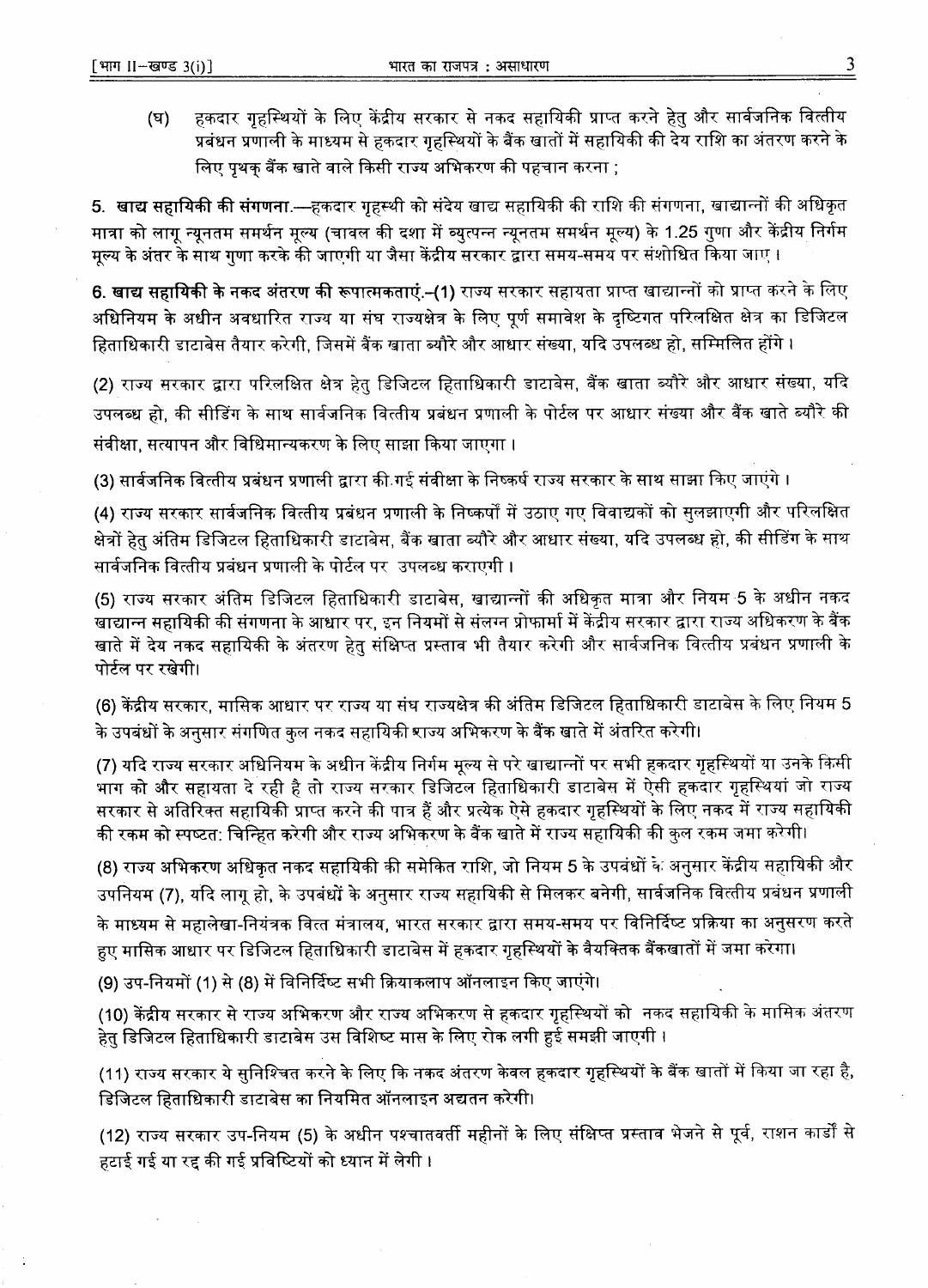(13) राज्य सरकार स्कीम के अधीन नकद अंतरण के माध्यम से अधिनियम में विनिर्दिष्ट लक्षित हिताधिकारियों की खाद्यान्न हकदारी सुनिश्चित करने का प्रयास $\varepsilon$  करेगी ।

7. समय-सीमा.—(1) राज्य सरकार नियम 6 के उप-नियम (4) के उपबंधों के अनुसार सार्वजनिक वित्तीय प्रबंधन प्रणाली के पोर्टल पर अंतिम डिजिटल हिताधिकारी डाटाबेस पूर्ववर्ती मास की दस तारीख तक साझा करेगी ।

(2) राज्य सरकार नियम 6 के उप-नियम (5) के उपबंधों के अनुसार केंद्रीय सरकार द्वारा राज्य अभिकरण के बैंक खाते में नकद सहायिकी के मासिक अंतरण हेतु पूर्ववर्ती मास की दस तारीख तक एक संक्षिप्त प्रस्ताव रखेगी ।

(3) केंद्रीय सरकार नियम 6 के उप-नियम (6) के उपबंधों के अनुसार राज्य सरकार के प्रस्ताव की सम्यक् संवीक्षा के पश्चात् <u>राज्य अभिकरण के बैंक खाते में मासिक आधार पर कुल देय नकद सहायिकी पूर्ववर्ती मास की 15 तारीख तक जमा करेगी ।</u>

(4) राज्य अभिकरण नियम 6 के उप-नियम (8) के उपबंधों के अनुसार हकदार गृहस्थियों के बैंक खातों में मासिक आधार पर नकद सहायिकी पूर्ववर्ती मास के अंतिम सप्ताह तक अंतरित करेगा ।

8. समवर्ती मूल्यांकन–(1) राज्य सरकार लक्षित हिताधिकारियों को खाद्य सुरक्षा सुनिश्चित करने में स्कीम की प्रभावशीलता का समवर्ती मूल्यांकन करवाएगी और स्कीम के कार्यान्वयन के छह मास के अंत में केंद्रीय सरकार को प्रथम रिपोर्ट प्रस्तुत करेगी ।

(2) राज्य सरकार स्कीम के कार्यान्वयन के एक वर्ष के अंत में केंद्रीय सरकार को दूसरी रिपोर्ट प्रस्तुत करेगी ।

9. उपयोगिता प्रमाणपत्र–राज्य सरकार सामान्य वित्तीय नियम, 2005 के अनुसार विनिर्दिष्ट प्रोफार्मा पर उपयोगिता प्रमाणपत्र केंद्रीय सरकार को प्रस्तुत करेगी ।

[सं. 3-7/2015-एनएफएसए]

नीलाम्बुज शरण, आर्थिक सलाहकार

## प्रोफार्मा

## (नियम 6(5) देखें)

(क) राज्य/संघ राज्यक्षेत्र का नाम :

(ख) स्कीम के कार्यान्वयन हेतु राज्य/संघ राज्यक्षेत्र के भीतर परिलक्षित क्षेत्र :

(ग) स्कीम के कार्यान्वयन हेतु परिलक्षित क्षेत्र (क्षेत्रों) के संबंध में ब्यौरे :

| हक़दार गृहस्थियों     | परिलक्षित क्षेत्र   |       | खाद्यान्न आवश्यकता (टनों में)# |     | मासिक<br>नकद       | राज्य अभिकरण को      |
|-----------------------|---------------------|-------|--------------------------------|-----|--------------------|----------------------|
| का व्यौरा             | (क्षेत्रों) में कुल | गेहूँ | चावल                           | कुल | की<br>अंतरण        | नकद सहायिकी के पूर्व |
|                       | संख्या              |       |                                |     | अनुमानित राशि      | अंतरण में से अतिशेष, |
|                       |                     |       |                                |     | (करोड़ रुपयों में) | यदि कोई हो (करोड़    |
|                       |                     |       |                                |     |                    | रुपयों में)          |
| (1)                   | (2)                 | (3)   | (4)                            | (5) | (6)                | (7)                  |
| अंत्योदय अन्न         |                     |       |                                |     |                    |                      |
| योजना गृहस्थियाँ      |                     |       |                                |     |                    |                      |
| वर्णित<br>ऊपर         |                     |       |                                |     |                    |                      |
| अंत्योदय<br>अन्न      |                     |       |                                |     |                    |                      |
| योजना गृहस्थियों में  |                     |       |                                |     |                    |                      |
| व्यक्ति               |                     |       |                                |     |                    |                      |
| प्राथमिकता            |                     |       |                                |     |                    |                      |
| गृहस्थियों के व्यक्ति |                     |       |                                |     |                    |                      |
| टाइड ओवर              |                     |       |                                |     |                    |                      |
| आवंटन*                |                     |       |                                |     |                    |                      |

# अंत्योदय अन्न योजना गृहस्थियों के लिए 35 कि.ग्रा. प्रति गृहस्थी प्रतिमास की दर से और प्राथमिकता गृहस्थियों के लिए 5 कि.ग्रा. प्रति व्यक्ति प्रतिमास की दर से ।

\* कृपया इस आबंटन में से कवर किए जा रहे गृहस्थियों की संख्या और निर्गम का पैमाना स्तंभ (2) में दर्शाएं ।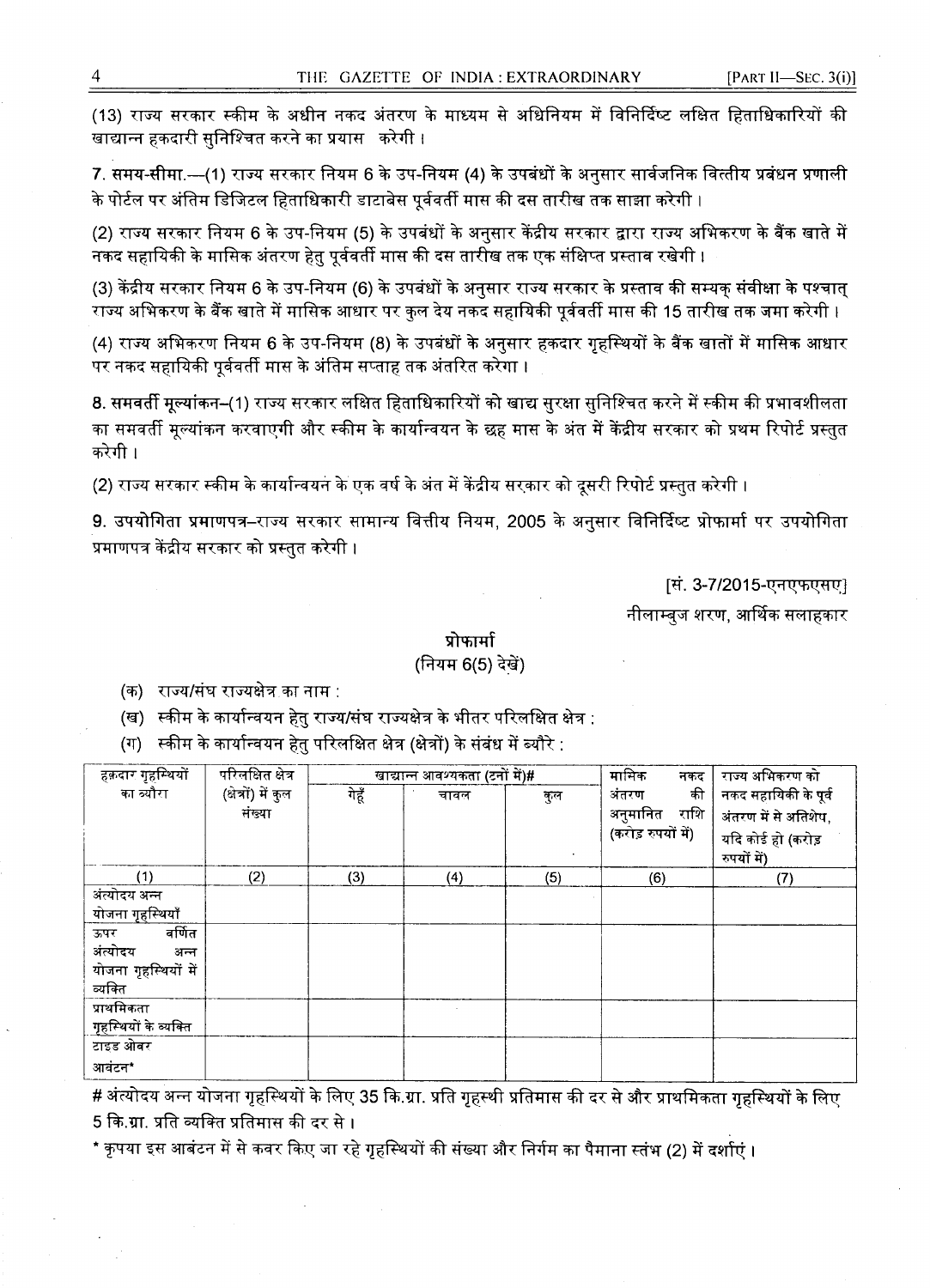टिप्पण : स्तंभ (2) में दर्शाए गए व्यक्तियों और गृहस्थियों की संख्या नियम 2 (ङ) के अधीन यथापरिभाषित डिजिटल और डिइप्लीकेटिड हिताधिकारी डाटाबेस के अनुसार होनी चाहिए, जिसमें बैंक खाता ब्यौरे और आधार संख्या, यदि उपलब्ध हो. सीडिड होने चाहिए

### MINISTRY OF CONSUMER AFFAIRS, FOOD AND PUBLIC DISTRIBUTION

#### (Department of Food and Public Distribution)

## NOTIFICATION

New Delhi, the 21st August, 2015

G.S.R. 649(E).—In exercise of the powers conferred by clause (d) of sub-section (2) of Section 39 read with clause (h) of sub-section (2) of section 12 of the National Food Security Act, 2013 (20 of 2013), the Central Government, after consultation with the State Governments, hereby makesthe following rules, namely:-

1. Short title and commencement.— (1) These rules may be called the Cash Transfer of Food Subsidy Rules, 2015.

(2) They shall come into force on the date of their publication in the Official Gazette.

- 2. Definitions.— $(1)$  In these rules, unless the context otherwise requires,—
	- (a) "Aadhaar number" means the identification number issued by the Unique Identification Authority of India;
	- (b) "Act" means the National Food Security Act,  $2013$  (20 of 2013);
	- (c) "Bank account of entitled household" means the bank account of any of the members of entitled household in any bank, following the Core Banking System, indicated by the head of the household in the digitised beneficiary database, for receiving cash transfer of food subsidy;
	- (d) "Bank account details" means number of the bank account of entitled household along with the Indian Financial System Code of that bank;
	- (e) "Beneficiary database" means list of all the entitled households, along with the details of the members;
	- (I) "Central Issue Price" means price of foodgrains specified for eligible households in Schedule I of the Act and price of food- grains determined by the Central Government from time to time for 'tide over' allocation under sub-section (I) of section 3 of the Act:
	- (g) "entitled households" means the eligible households referred to in the Act and households receiving subsidised foodgrains from the State Government out of 'tide over' allocation, who or which possess a valid ration card;
	- (h) "entitled quantity of foodgrains" means quantity of foodgrains to be distributed to eligible households under sub-section (I) of section 3 of the Act or quantity of foodgrains distributed by the State Government to other entitled households, if any, out of the 'tide over' allocation;
	- (i) "Identified areas" means a State or Union territory or any specified area within the State or Union territory for which there is a written consent of the State Government for implementation of the Scheme;
	- (j) "Public Financial Management System" means a web-based online transaction processing system established by the Controller General of Accounts, Ministry of Finance, Government of India for fund management, epayment and Management Information System;
	- (k) "Scheme" means a system to provide food subsidy in cash directly into the bank accounts of entitled households to enable purchase of the entitled quantity of foodgrains from the open market;
	- (I) "State agency" means a Department or Corporation or Office designated by the State Government to receive the cash subsidy from the Central Government in a separate bank account and credit the due subsidy into the bank accounts of the entitled households, based on their entitled quantity of foodgrains;
	- (m) "tide over allocation" means foodgrains allocated to States or Union territories, if any, under the second proviso to sub-section (I) of section 3 of the Act.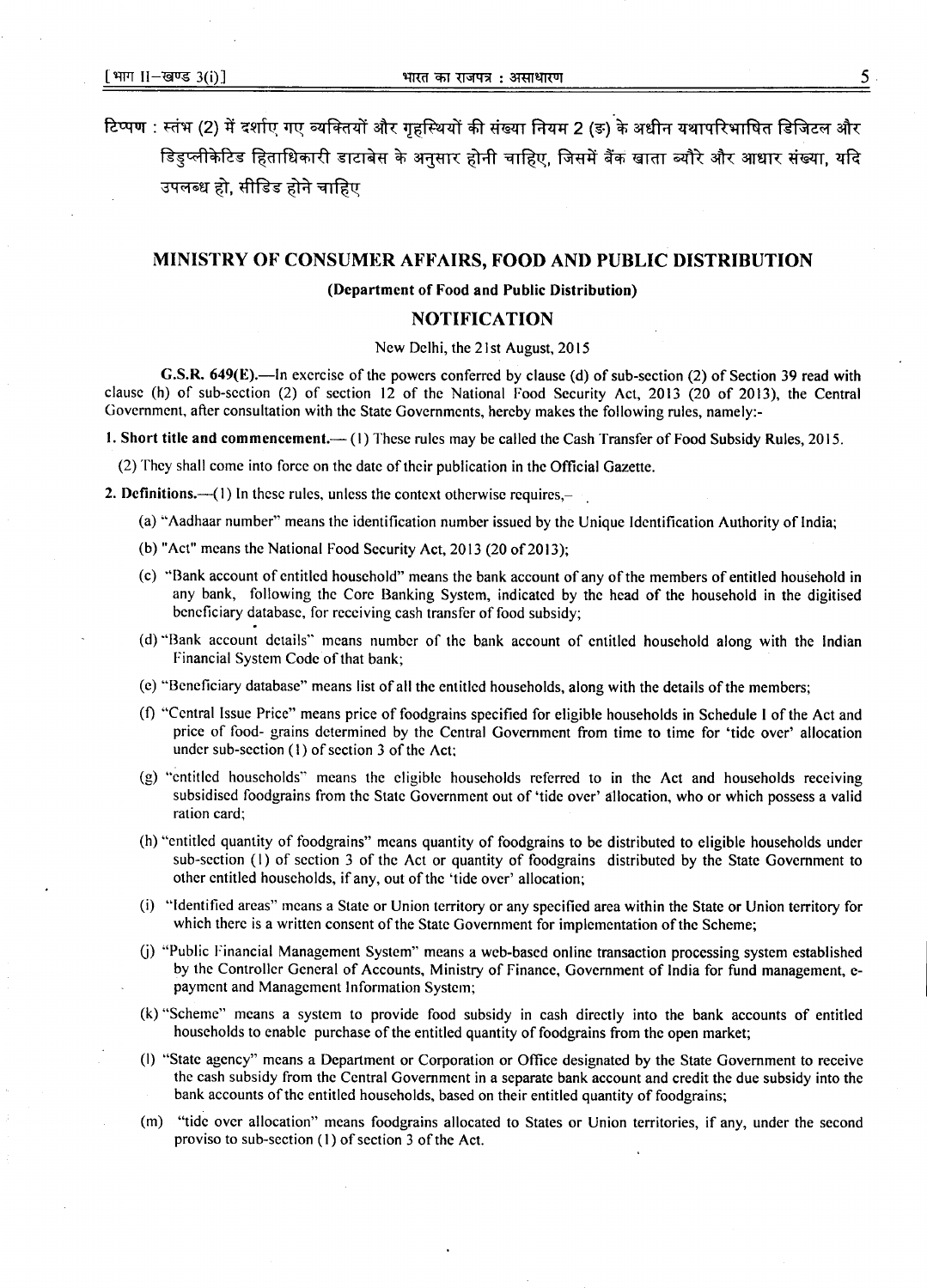(2) Words and expressions used and not defined in these rules but defined in the Act shall have the same meanings as assigned to them in the Act.

3. (I) The State Government may implement the Scheme with the approval of the Central Government.

(2) The Scheme shall be implemented in the identified areas:

Provided that the prevailing system of distribution of foodgrains through Targeted Public Distribution System shall continue in the remaining areas.

4. Conditions for implementing the Scheme.—The State Government shall implement the Scheme in any identified areas subject to the following conditions, namely:--

- (a) complete digitisation and de-duplication of beneficiary database;
- (b) seeding of bank account details and Aadhaar number, if available, in the digitised beneficiary database;
- (c) ensuring adequate availability of foodgrains in the open market; and
- (d) identification of a State agency, having a separate bank account, to receive the cash subsidy from the Central Government for the entitled households and to transfer the due amount of subsidy into the bank accounts of entitled households through Public Financial Management System.

5. Computation of food subsidy. - The amount of food subsidy payable to a entitled household shall be computed by multiplying entitled quantity of foodgrains with difference between 1.25 times applicable Minimum Support Price (derived Minimum Support Price in the case of rice) and the Central Issue Prices, or as may be revised from time to time, by the Central Government.

6. Modalities of cash transfer of food subsidy.-(1) The State Government shall prepare the digitised beneficiary database of the identified area, seeded with bank account details and Aadhaar number, if available, keeping in view the total coverage for the State or Union territory determined under the Act for receiving subsidised foodgrains.

(2) The digitised beneficiary database for the identified area, seeded with bank account details and Aadhaar number, if available, shall be shared by the State Government on the portal of the Public Financial Management System for scrutiny, verification and validation of Aadhaar number and bank account details.

(3) The findings of the scrutiny done by the Public Financial Management System shall be shared with the State Government.

(4) The State Government shall address the issues raised in the findings of the Public Financial Management System and place the final digitised beneficiary database for the identified area, seeded with bank account details and Aadhaar number, if available, on the Public Financial Management System portal.

(5) On the basis of final digitised beneficiary database, the entitled quantity of foodgrains and formula for computation of cash food subsidy under rule 5, the State Government shall also prepare and place a summary proposal, on the Public Financial Management System portal, as per the proforma annexed to these Rules, for transfer of due cash subsidy by the Central Government into the bank account of the State Agency.

(6) The Central Government shall transfer, on monthly basis, the total cash subsidy for the final digitised beneficiary database of the State or Union territory, computed in accordance with the provisions of Rule 5, into the bank account of the State agency.

(7) In case, the State Government is further subsidising the foodgrains beyond the Central Issue Prices under the Act, for all the entitled households or a part thereof, the State Government shall clearly earmark in the digitised beneficiary database such of the entitled households which are eligible to receive additional subsidy from the State Government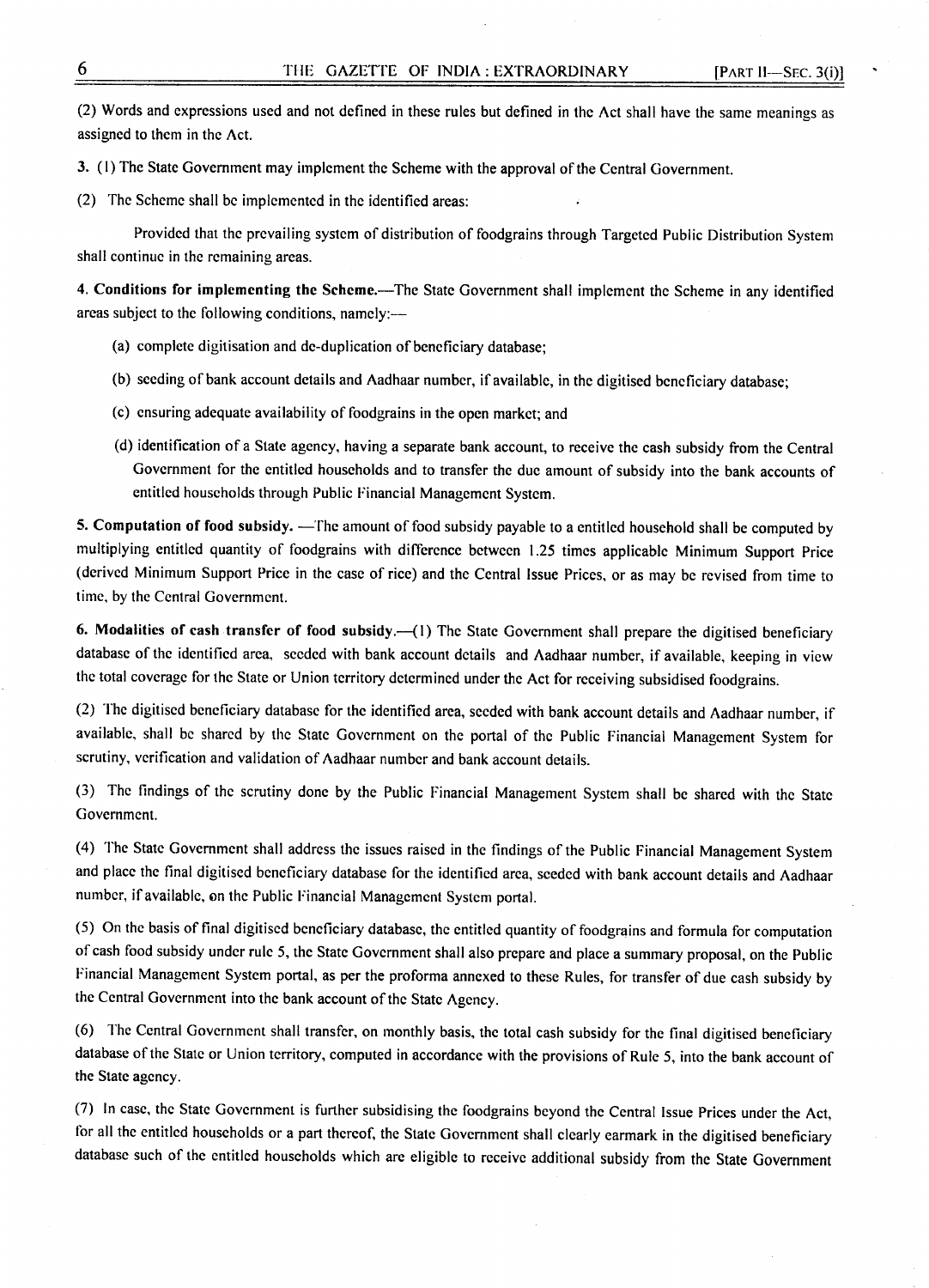and amount of State subsidy in cash for each of such entitled households and credit the total amount of State subsidy into the bank account of State Agency.

(8) The State agency shall credit the consolidated amount of entitled cash subsidy comprising of Central subsidy in accordance with the provisions of rule 5 and State subsidy as per the provisions of sub-rule (7), if applicable, into the individual bank accounts of entitled households in the digitised beneficiary database, on monthly basis, through the Public Financial Management System by following procedure specified by Controller General of Accounts, Ministry of Finance, Government of India, from time to time.

(9) All the activities specified in sub-rules (I) to (8) shall be made online.

( I0) The digitised beneficiary database for monthly transfer of cash subsidy from the Central Government to the State agency and from the State agency to the entitled households shall be deemed to be frozen for that particular month.

(II) The State Government shall undertake regular online updation of digitised beneficiary database, to ensure that cash transfer is being made only in the bank accounts of entitled households.

(12) The State Government shall take into account deletions or cancellation of ration cards, before sending summary proposal under sub-rule (5) for subsequent months.

(13) The State Government shall endeavour to ensure foodgrains entitlement of targeted beneficiaries specified in the Act, through cash transfer under the Scheme.

7. Timelines.— $\left(1\right)$  The State Government shall, in accordance with the provisions of sub-rule (4) of rule 6, share the final digitised beneficiary database on the Public Financial Management System portal by 10th day of the preceding month.

(2) State Government shall, in accordance with provisions of sub-rule (5) of rule 6, place a summary proposal by 10th day of the preceding month, for monthly transfer of cash subsidy by the Central Government into the bank account of State Agency.

(3) The Central Government shall, in accordance with provisions of sub-rule (6) of rule 6, after due scrutiny of the proposal of the State Government, credit the total due cash subsidy on monthly basis into the bank account of the State Agency by 15th day of the preceding month.

(4) The State Agency shall, in accordance with provisions of sub-rule (8) of rule 6, transfer the cash subsidy on monthly basis into the bank accounts of entitled households by last week of the previous month.

8. Concurrent Evaluation.—(1) State Government shall get the effectiveness of the Scheme, in ensuring food security of the targeted beneficiaries, evaluated concurrently and submit the first report to the Central Government at the end of six months of implementation of the Scheme.

(2) The State Government shall submit second report to the Central Government at the end of one year of implementation of the Scheme.

9. Utilisation Certificate.—The State Government shall submit utilisation certificate in a specified proforma to the Central Government, in accordance with provisions of the General Financial Rules, 2005.

*[No.3-7/2015-NFSA]*

NILAMBUJ SHARAN, Economic Adviser